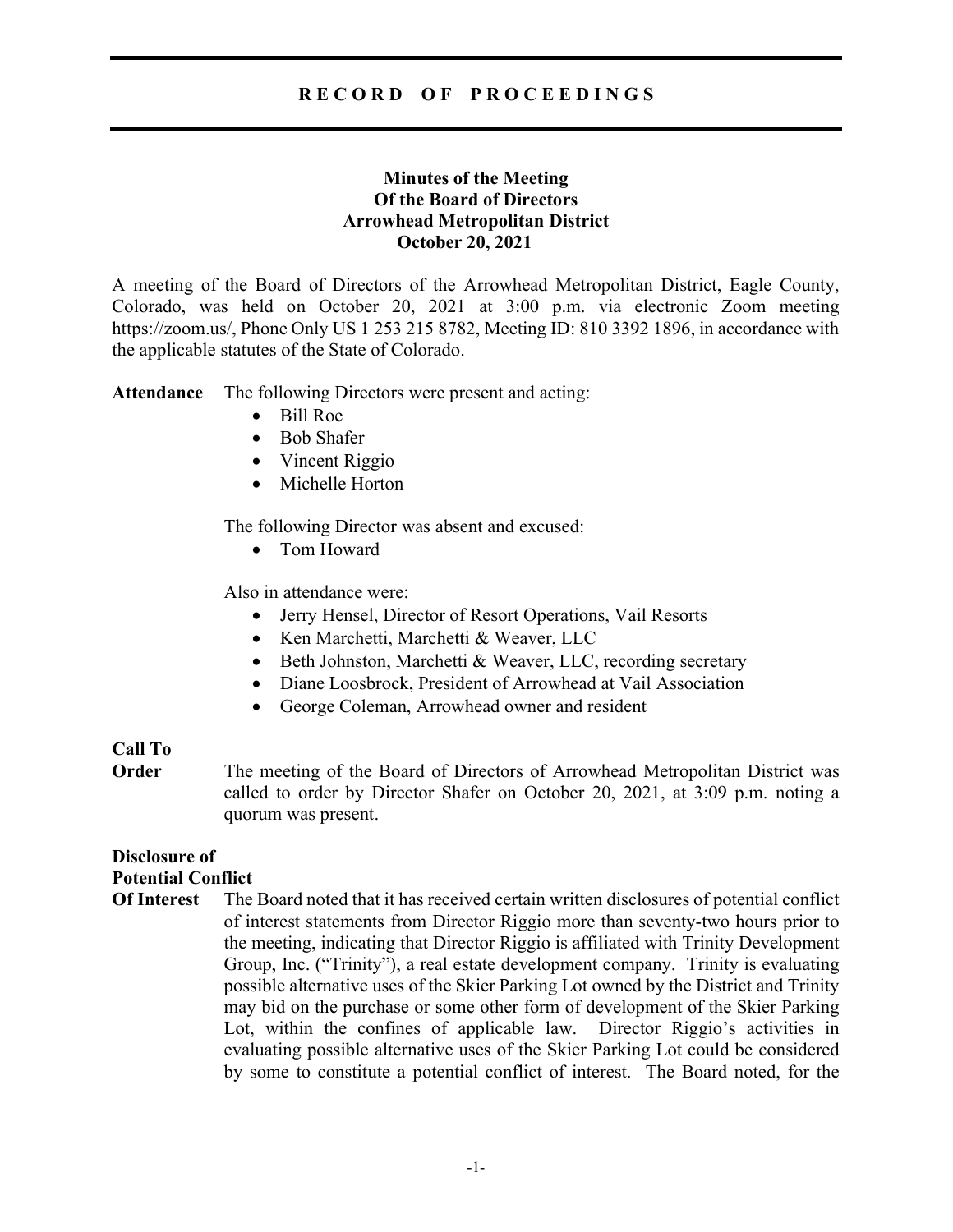# RECORD OF PROCEEDINGS

#### Arrowhead Metropolitan District Board of Directors October 20, 2021 Meeting Minutes

record, that this disclosure is restated at this time with the intent of fully complying with laws pertaining to potential conflicts of interest.

#### **Consideration**

- Of Agenda There were no changes to the agenda.
- Public Input There was no public input
- Minutes The Board reviewed the minutes included in the Board packet and by motion duly made and seconded, it was unanimously

 RESOLVED to approve the minutes of the September 22, 2021 meeting as presented.

#### **Accounts**

Payable The Board reviewed the updated Accounts Payable list and by motion duly made and seconded, it was unanimously

RESOLVED to approve the updated Accounts Payable list as presented.

#### Vendor

Agreements The Board reviewed the Agreements included in the Board packet. Following discussion and upon motion duly made and seconded it was unanimously

> RESOLVED to approve the Engagement Letter with McMahan and Associates for completion of the 2021 audit; and

> FURTHER RESOLVED to approve the Agreement with Aqua Sierra Inc for maintenance of the Riverdance ponds and wetlands areas for 2022; and

> FURTHER RESOLVED to approve the agreement with Ewing Trucking for road and general maintenance for 2021 through 2023 with appropriations clause.

Action List The Board reviewed the action list in the packet and requested management to update completed items.

# UERWA

Update The Board reviewed the minutes included in the packet. General discussion followed on the unification presentation and status.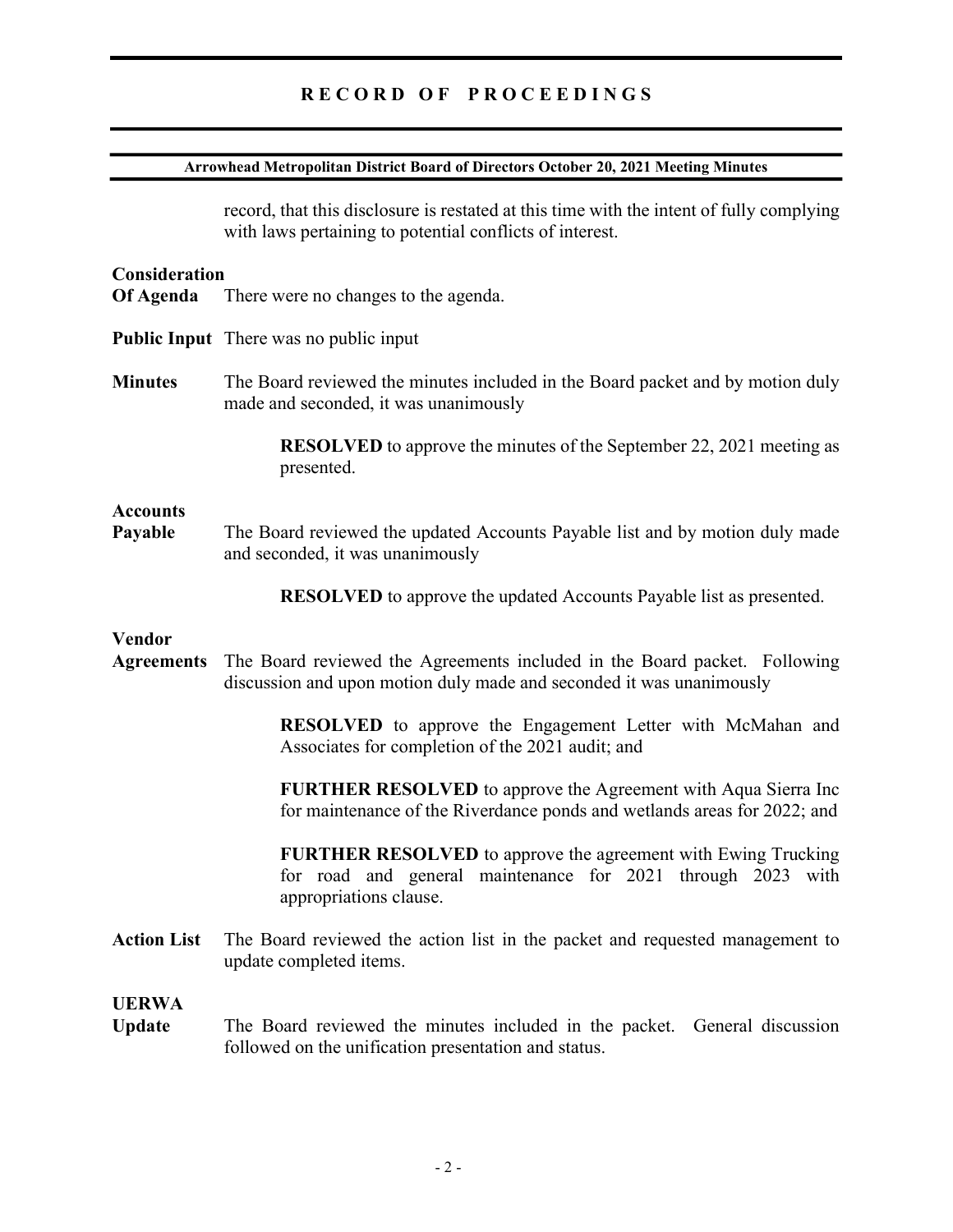# R E C O R D O F P R O C E E D I N G S

#### Arrowhead Metropolitan District Board of Directors October 20, 2021 Meeting Minutes

AVA Update Ms. Loosbrock reviewed the following activity for Arrowhead at Vail Association:

- The budget is expected to be approved at the next Board meeting on Monday.
- The investment committee is looking for help with investments.
- Activities are going to change in 2023 and hoping to be spread out more throughout the year.
- There has been early discussion on community center possibilities.
- A better welcome to new members and owners is needed.
- The pool agreement is in process and costs are increasing.
- The 2021 Annual meeting is set for December 21 at 3:00 pm via Zoom with new bylaws and updated articles of Incorporation
- AVA supports the District's roundabout construction project and wants to stay involved with the planning. AVA would like to include a member for the roundabout committee and would like the District to provide an update at the annual meeting.

### Roundabout

Update Director Shafer gave an update of the roundabout project

- The Arrowhead roundabout project is not currently a priority of the Edwards Metropolitan District (EMD) as they have other projects with higher priority.
- The District needs flexibility to consider alternatives that address the identified issues and residents' concerns and still be fiscally responsible to the District.
- EMD is interested in a sidewalk alternative since it will tie into a current project they are considering that will tie main Edwards to Arrowhead. A sidewalk could be a solution if there are crosswalks on the west (already in place at Miller Ranch Road) and the east sides of Arrowhead.
- The committee will need to work with CDoT on reducing the speed limits on the east side of Arrowhead in order to build a crosswalk across US Route 6 from the east gate of Edwards to the other side of the road.
- Need to verify if Eagle County would help fund a roundabout.

General discussion continued on AVA support of the sidewalk, highway 6 crossing options, and roundabout, revisiting funding options and the District possibly fully funding a roundabout. The Board requested Management prepare a forecast showing a \$3.25 million bond to fully fund the roundabout project.

# Bond

Refunding Mr. Marchetti reported that the refunding was proceeding. The same Bond counsel from the 2019 refunding was engaged and the first round of documents was circulated for review and comment. The November 17 meeting will be noticed for the Bond issue and draft documents will be included for Board review with the Resolution ready for approval. The bonds are anticipated to close December 1 with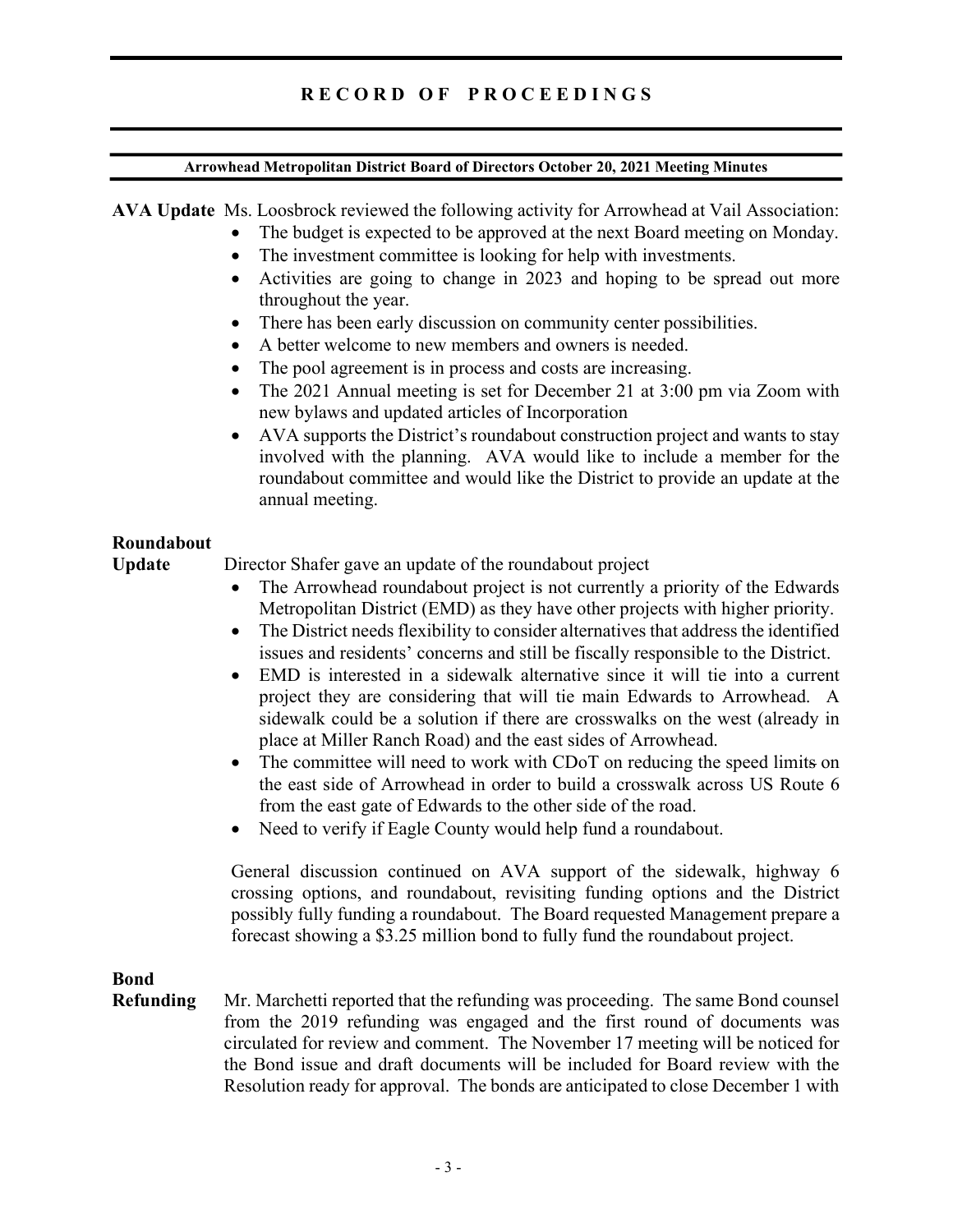# R E C O R D O F P R O C E E D I N G S

#### Arrowhead Metropolitan District Board of Directors October 20, 2021 Meeting Minutes

Directors Horton and Shafer as signers. Director Horton confirmed that the rate was locked in September and rates have since moved up.

### **Operations**

Report Mr. Hensel reported:

- Two new employees were hired and more applications were coming in so they should be fully staffed for the winter.
- All equipment has been serviced and is ready for winter.
- Guardrail staining was started but was paused due to weather. The staining is still on schedule to be completed this year, depending on the weather.
- The speed humps are expected to be pulled up for the winter as of November 1. Residents have commented that there is less bicycle traffic and less groups on Cresta Rd since they were installed.

#### Transportation

Agreements Mr. Hensel reported that agreements with Beaver Creek are still in negotiation but should be settled by the end of the month with the Arrowhead agreements coming soon after. The Vail Resorts team expressed confidence they could provide the 2020 service hours and possibly more depending on available staff. Mr. Dasko with Arrowhead Property Management cannot commit to share service for the winter due to staffing issues. One option would be for the AHPM shuttle driver to get a CDL to operate an Arrowhead shuttle bus to provide increased capacity for an evening service to Beaver Creek. General discussion continued on efficiencies from last year and anticipated usage of the service since there are no capacity restrictions for the coming season. Discussion continued on communication issues with drivers due to limited cell phone coverage so Dispatch may revert to a radio system for communication with drivers.

#### Financial

Statements Mr. Marchetti reviewed the financial statements included in the packet.

2022 Budget Mr. Marchetti stated the meeting was a continuation from the October 20 meeting for the public hearing to consider the 2022 Budget. Mr. Marchetti reviewed the 2022 budget comparisons using the different mill levy rates requested by the Board. Directors Horton and Roe reviewed the comparisons and recommended moving to the 14.5 mill levy. General discussion continued on the budget, mill levy, potential bond issue for the Highway 6 roundabout and other capital projects. There being no further input, the budget hearing was closed. Upon motion duly made and seconded, it was unanimously

> RESOLVED to approve the Resolutions to Adopt the 2022 Budget as presented with minor adjustments that may occur; and